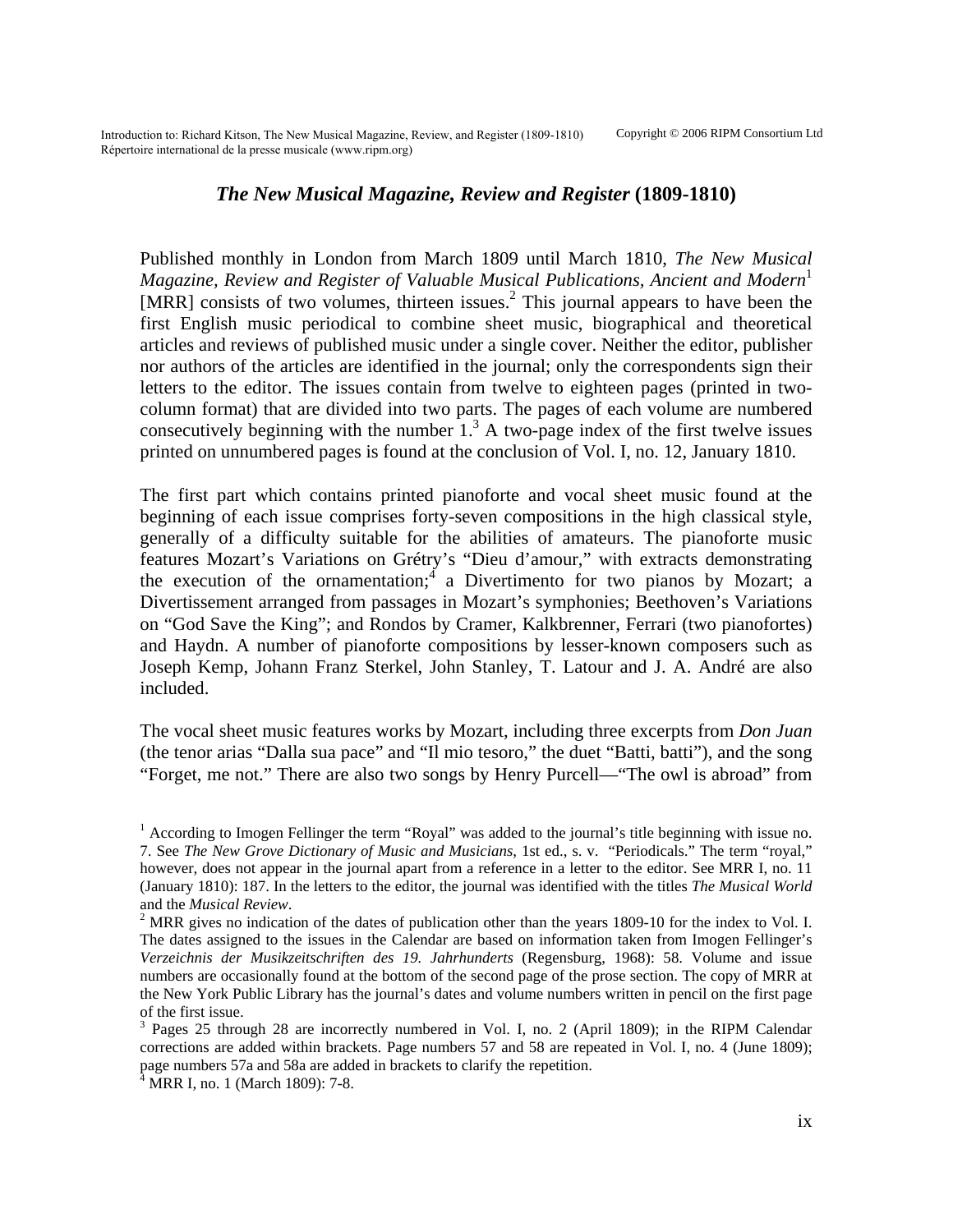Copyright © 2006 RIPM Consortium Ltd

the incidental music for Shakespeare's *The Tempest*, and "In guilty night and hid in false disguise" from the cantata *Saul and the Witch of Endor*—and a canzonet, "Mia madre dice" and the anthem "Lord grant us Thy salvation" by Haydn. The composers of several songs and glees are not identified.

The first part also contains eighty-four musical examples (fragments) containing errors of notation that are discussed in the reviews that follow in part two. These fragments are used to demonstrate faulty notation of melodic passages, harmonization of accompaniments and cadences, secondary dominants and modulation commonly found in published compositions. The errors in notation concern the spelling of notes in chromatic chords by means of improper accidentals. For example, "G sharp," the "raised seventh" of the relative minor of C major was, in the old system improperly written as "A flat," and, as such had no relevance to the harmonic structure of C major. To clarify these problems of notation, the editor prints a "harmonic chromatic scale" based on the note C and containing the notes of the tonic major and tonic minor scales and the leading notes of the relative minor and dominant major (notated in naturals, sharps and flats).<sup>[5](#page-1-0)</sup> This is followed by chromatic scales with semitones notated entirely in naturals and sharps or naturals and flats. Neither of the latter two versions of the chromatic scale provide the appropriate "new" notation for modulation to related keys and the employment of chromatic chords such as the Neapolitan, Italian, French and German Sixth chords. Chord progressions, the resolution of diminished seventh chords are then demonstrated in the comparison of the old (faulty) and new systems of notation. The demonstration is expanded to show extracts from Handel's oratorios *Samson* and *Messiah* in both notations. In the reviews the reader is referred to the published extracts.

Part two contains reviews of published music (vocal and instrumental) and occasionally books—these form the major part of the section—correspondence, articles (biographies), a register of new musical publications and general remarks to correspondents and publishers. The music reviews are classified "vocal" and "instrumental" and deal with a great variety of songs and airs and compositions for various instruments (pianoforte, harp, violin, flute and string quartet). English composers of these selections include, among others, Henry R. Bishop, John Clarke, John Davy, T. Haigh, Matthew Peter King, Henry Purcell, William Shield and Sir John A. Stevenson. Two complete English operas, then current on the London stage are dealt with in considerable detail: King's *Up All Night* or the *Smuggler's Cove*, and James Hook's *Safe and Sound*.

In the journal's correspondence section William Hawkes's patent for an improved "organ, and pianoforte" raised considerable controversy.<sup>[6](#page-1-1)</sup> No less than seventeen communications were directed at Hawke's claims for the transposing instrument and a reliable technical improvement for keeping an instrument in tune. Confusion concerning

<span id="page-1-0"></span><sup>&</sup>lt;sup>5</sup> MRR I, no. 5 (July 1809): 73-74.

<span id="page-1-1"></span><sup>&</sup>lt;sup>6</sup> An explanatory description and a table of the instrument's seven scales in found in MRR I, no. 4 (June 1809): 58a and 59.